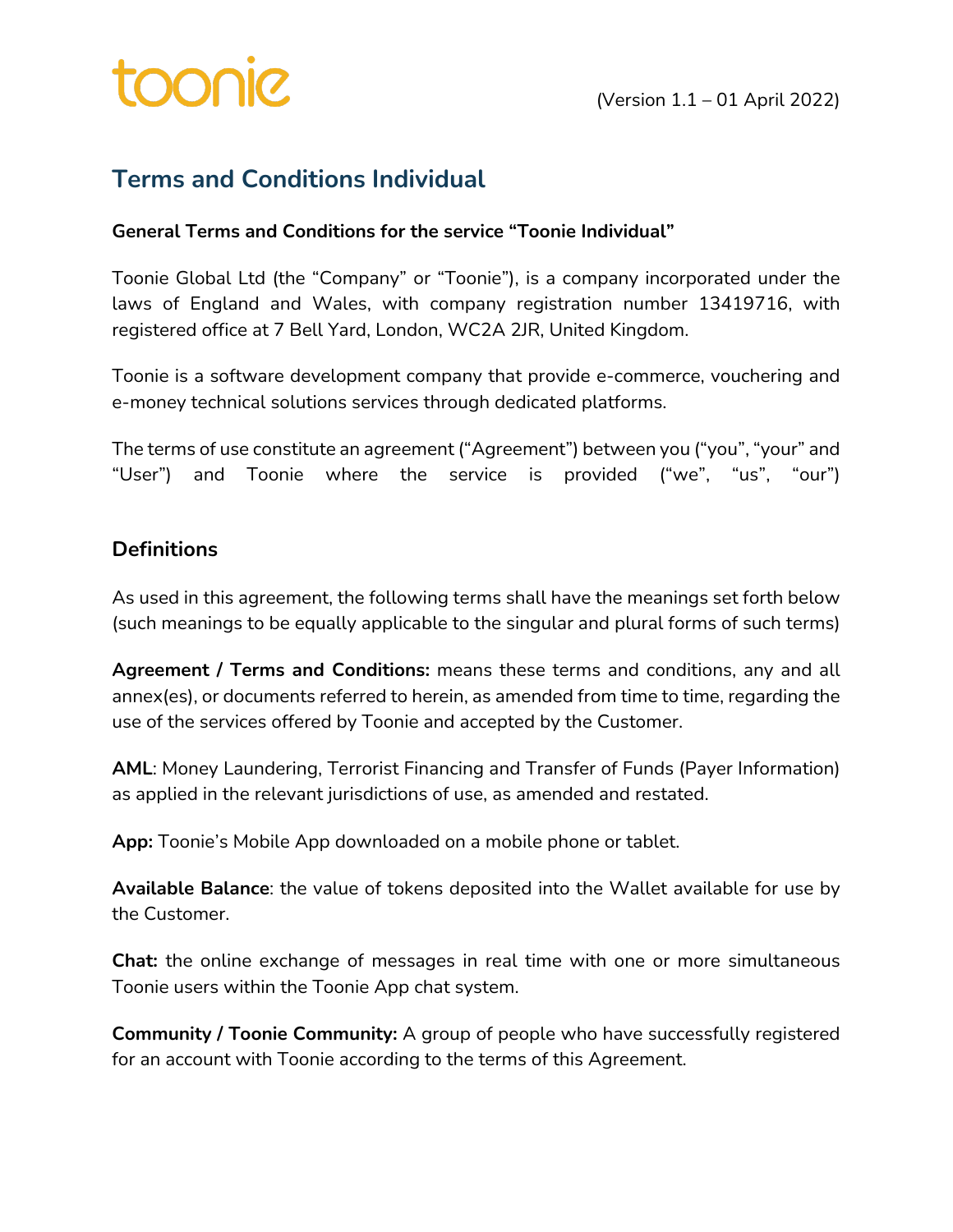# **SINOC**

**Currencies Offered**: Currencies in which the Customer can have as spending tokens in his wallet, listed in Annex 1.

**Customer/Individual/User:** means the end user who has successfully registered for an account with Toonie according to the terms of this Agreement.

**Dashboard (or the Dashboard):** is the portal where the Customer can access the Services including, but not limited to, initiate transfer instructions, view Transactions history, view the balance and currency of the E-Money held in the Wallet.

**E-Money:** Represented by tokens purchased by the user and displayed in the currency equivalent to that used at the time of the purchase. The currency displayed will be the currency used when the customer wish to sale the tokens.

**Fee:** any fee payable by the Customer to Toonie, as set out on the Website and/or in Annex 2 of the present Agreement as amended from time to time.

**Instruments:** are the channels through which the E-Money, distributed by Toonie, is engaged by the Customers.

**KYC:** Know Your Customer, requirement for knowledge of and information on customers of regulated entities or regulated activities.

**Log:** electronic register recording the operations generated through usage of the Services.

**Offer:** The opportunity offer created by Merchants to promote their products and/or services via the e-commerce platform to other Toonie Users.

**Platform:** means the Company's specific online transfers platform, through which the internet allows the Customer to access the services and the Wallets and provide instructions through the Dashboard.

**Password:** is a secret alphanumeric word the Customer chooses to enter in the Platform.

**P2P:** Internal Toonie transaction between Wallets of Individual Users.

**Redemption:** means allowing the user to convert tokens held in wallets, in whole or in part, into the fiat currency these are representing by redeeming them with a bank transfer.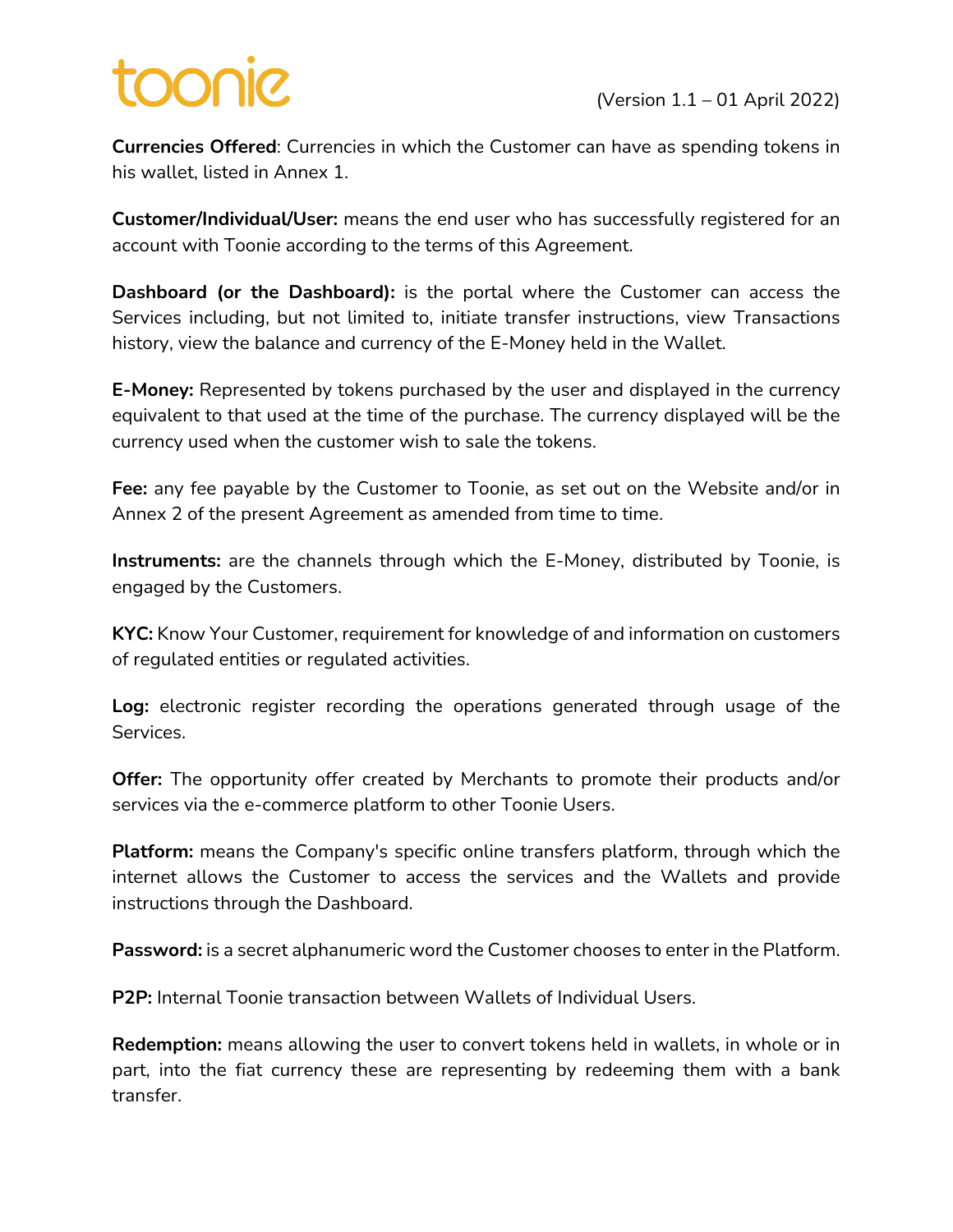**Reference:** The payment reference assigned to each user used to purchase tokens for wallet top-ups.

**Relationship:** means the ongoing business relationship established between a Customer and Toonie under this Agreement once the Customer has successfully completed the registration process.

**Services:** means the services set out under Clause 1

**Third-Party Provider:** the Third-Party provider, authorised by the appropriate regulatory bodies in the relevant jurisdictions, appointed by the Company for the purpose of providing the Services. The current regulated Third-Party Providers are identified in clause 1 ("Services").

**Third Parties:** local communities other than the merchant (such as online groups, associations, public administration, schools, universities, clubs, parishes, etc.).

**Token:** utility token recognised by the symbol of the fiat currency used to purchase the token. Once purchased, the token is expendable and tradable exclusively on the Toonie platform for the purchase of services on the platform and has no legal status as a currency.

**Transaction:** an electronic transfer initiated by the Customer through the Services.

**Username:** means one of the two login elements chosen by the Customer during the registration process. the Customer must remember to login to Toonie account and access the services

**Wallet:** instrument for storage of the tokens.

**Website:** means the Company's website https://www.toonieglobal.com/ operated by the Company to provide the Services and information in relation to the Services.

All the references, inter alia, to e-money, wallets, tokens, on-line payments, on-line transfers and/or platforms shall be made to the relevant definition section as contained in the T&C of the relevant services provider available at *https://quidglobal.com*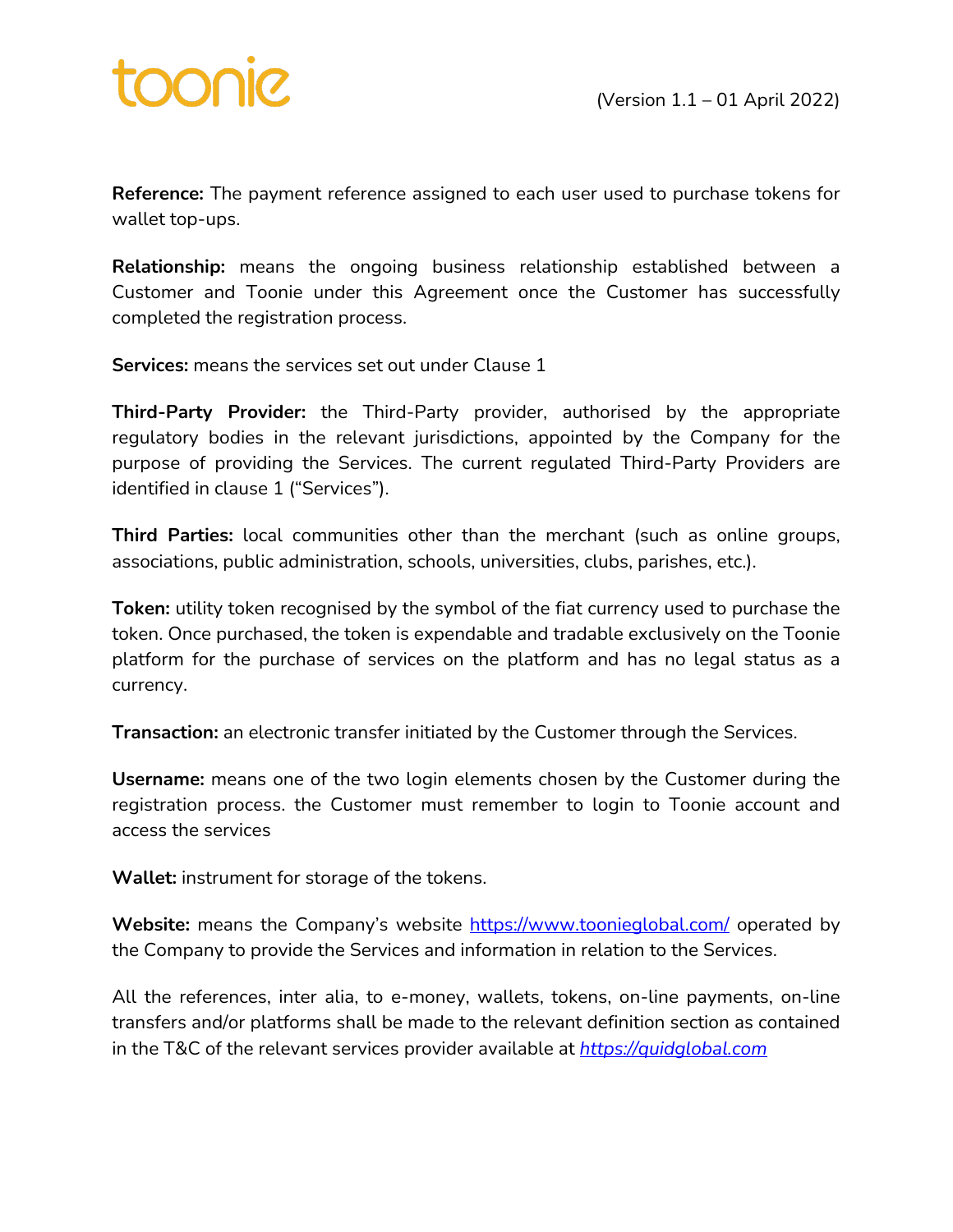# **DOOO**

To access and use the Services you must have a mobile device ("Device") that has the Toonie App installed. The App can be downloaded from the App Store (iOS) or Play Store (Android).

## **1.Wallet and payment service**

Toonie is not the E-Money and Payment Services provider. All the E-Money and Payment Services are operated by the subsidiaries of Quid Ecosystem Group Ltd and the relevant T&C are available at *https://quidglobal.com/* .

The service of the E-wallet top-up with a Credit/Debit cards is provided in the app in connection with PayPal, further information in relation to PayPal Buyer Protection terms, are available at https://www.paypal.com

### **1.1. Wallet opening and activation**

To activate the Wallet service, the Individual shall register on the Toonie App and provide the information required. By entering into this agreement, the User confirms he/she has read, understood and accepted the T&C of the relevant service provider available as stated above.

### **1.2. Transaction logs**

The Individual can access the balance of the Wallet and view the Transaction history through the App, including: (i) the amount of each Transaction; (ii) a reference to identify the sender or receiver of tokens; (iii) any fees charged (including a breakdown of the fees); (iv) the debit/credit date of each Transaction.

The Individual can download a "Wallet Summary" of each month and/or defined time selected.

### **1.3 Deposits**

The Individual can deposit tokens into the wallets once the application has been approved "**Top-Up**" by instructing a credit transfer from an external bank and/or Credit/Debit card to purchase the tokens. The external account or card used for the top up must be in the name of the Individual. The Individual must use the "**Reference**" provided in the App for the tokens to be correctly allocated in the wallet.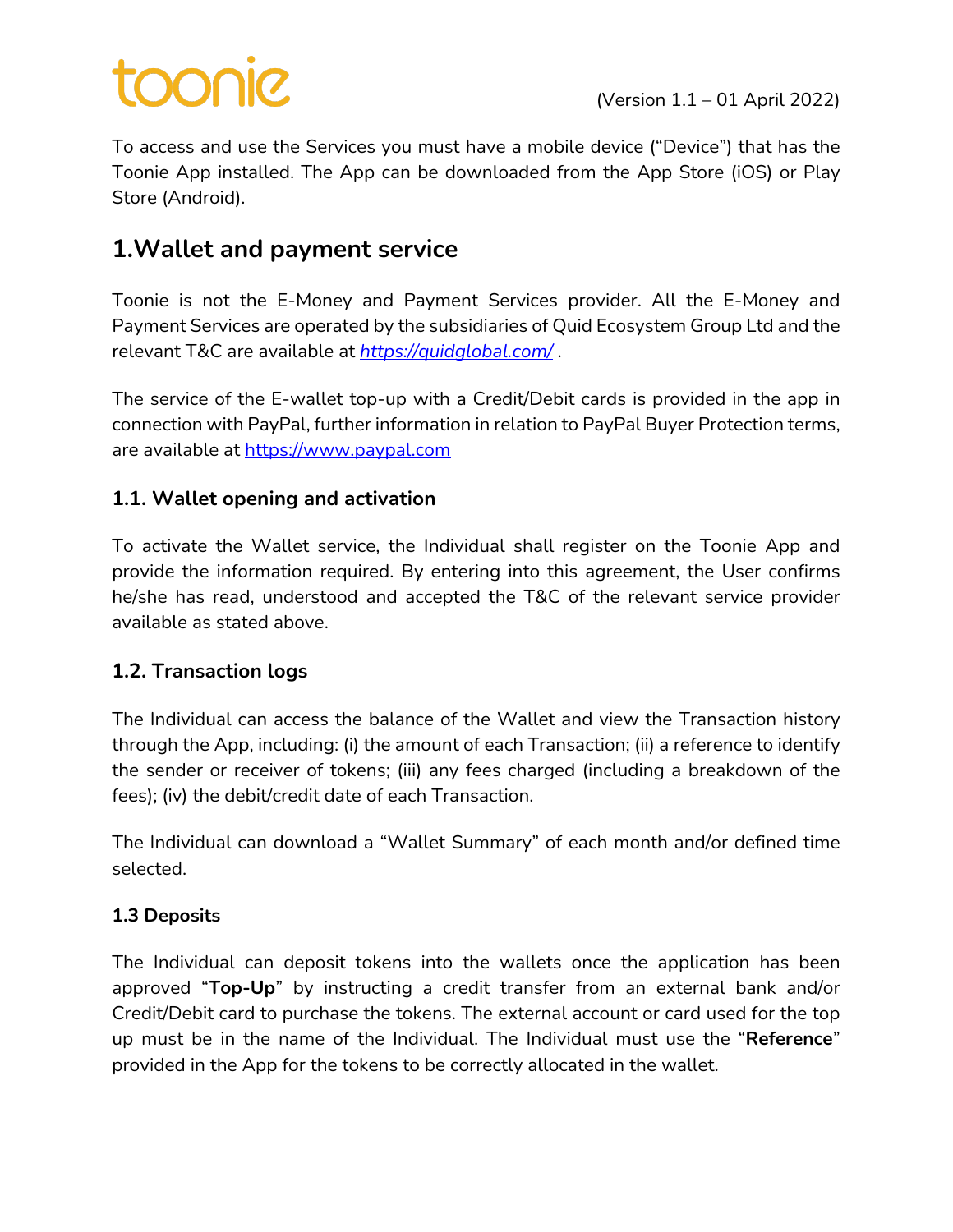# pinoo

The external payment account or the card used to purchase tokens must be in the name of the wallet holder in the App.

Top-Up operations are performed in the shortest technical time-cycle available. With reference to the first Top-Up transaction carried out upon your successful registration and wallet opening request or after your request to change the associated bank account, sometimes we may need to perform additional checks. In any case, tokens deposited in the Wallet are made available no later than the following business day after the relevant purchase. For all subsequent Top-Up transactions, tokens are made available on the Wallet upon the successful completion of the transfer.

You will also have the possibility to deposit tokens into the Wallet through other instruments that will be made available from us to you via the App pursuant to specific agreements, documents or instructions provided to you via the App.

Fees in relation to the wallet deposits are shown in the Annex 2.

#### **1.3.1 Top-Up Limits**

The tokens deposits is subject to a daily and monthly limit imposed by the E-wallet provider. Upon successful registration, a top-up limit of 300 tokens per month is imposed on all users. In order to unlock the standard limits shown in the table below, the user must provide further identification documents as requested in the APP

The standard limits applied are shown in the table below:

| Deposit Methods                | Daily limit | Monthly limit |
|--------------------------------|-------------|---------------|
| <b>Credit/Debit Cards</b>      | 500         | 3000          |
| External Payment account   N/A |             | N/A           |

The E-wallet provider in its sole discretion may update those limits to adhere with their internal policies and regulatory requirements. In addition to the standard limits, specific limits might be applied to individual users. The user will be notified if any additional limits are imposed for any top-up method used by the user.

#### **1.3.2 Chargeback**

E-wallets and tokens are a type of product that cannot be chargeback disputed when the wallet is topped-up by credit/debit card. Further details are available at https://www.paypal.com/uk/webapps/mpp/ua/legalhub-full?locale.x=en\_GB.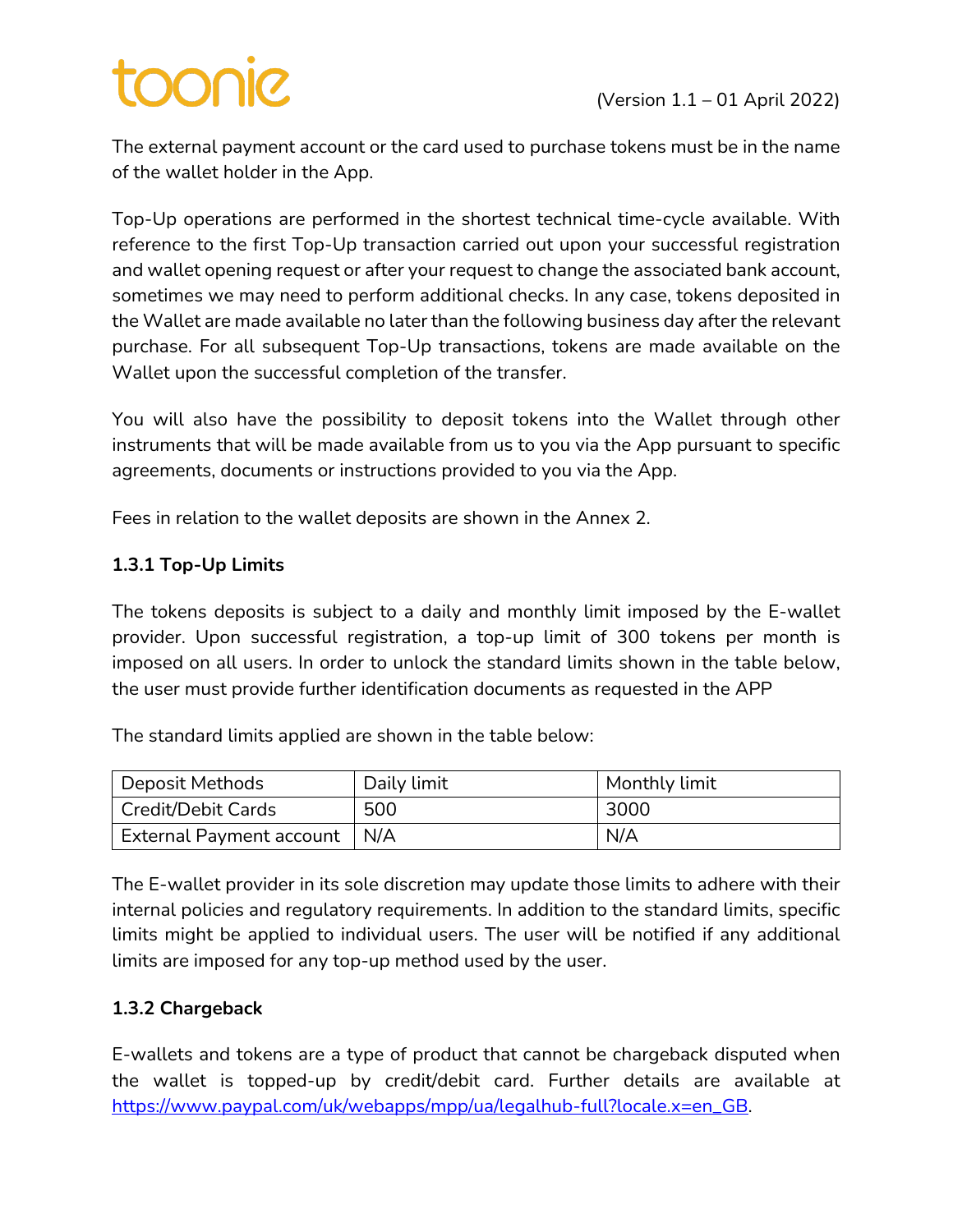# **SINOC**

The card will only be used to purchase tokens in order to be deposited to the E-Wallet, no card payments are made in Toonie app to redeem an offer or transfer token to another user in Toonie. Once the card transaction is settled and the amount has been used to purchase the tokens to be credited to the E-wallet, the user will be able to use the Ewallet services as listed on section 1 above, the user is able to redeem the token present in the E-wallet subject to clause 1.4 below.

Any dispute regarding the opportunities redeemed from a Merchant in Toonie app, will need to be disputed directly between the user and the Merchant, Toonie can assist in providing the transaction details.

### **1.4 Token sales and Withdrawals**

The Individual can convert all or part of the tokens available in the wallet into fiat currency and redeem the available balance to an external account via the withdraw function in the App by selecting or creating a new payment method. The funds cannot be sent to an external account that is not in the name of the Individual. Fees for this transaction will apply. See Annex 2

### **1.5 Transfers**

The Individual User, by using the E-wallet transfer services, will be able to carry out the following transfer options:

(i) pay Merchants for goods or services using the Transfer Service; (ii) send E-money to a person using the P2P service; (iii) Request transfers from other Toonie Users via wallet or with a QR Code. (iv) Accept or reject transfer requests received from other Toonie Users.

### **1.6. QR Code Scanner**

The Individual has access to the QR Code reader in the Toonie App. To use this, the user shall be using the Toonie App on a device with access to a Camera.

By using the QR Code Scanner, the Individual is able to:

(i) Send internal Transfers to other Toonie Users;

(ii) Receive internal Transfers from other Toonie Users.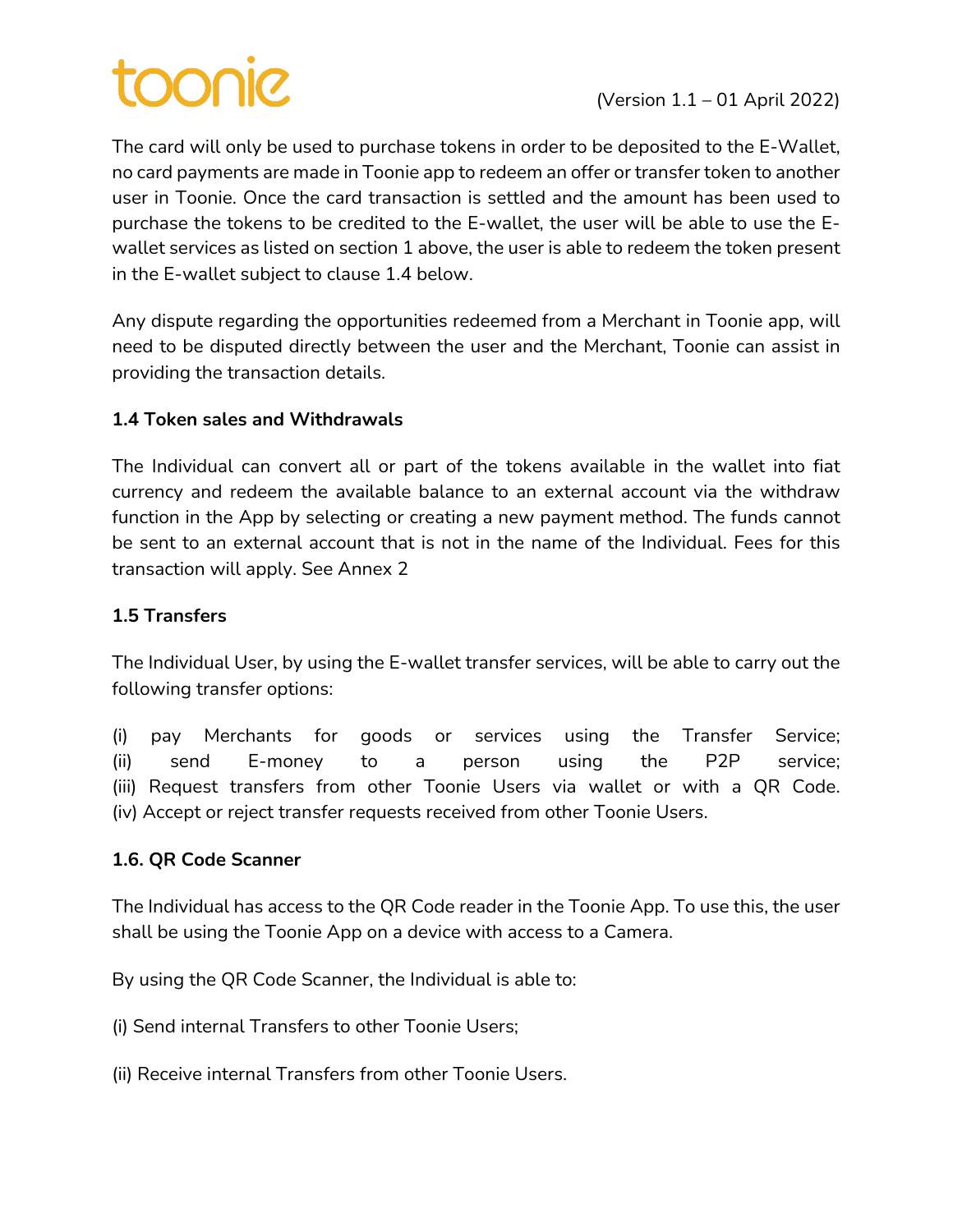# toonie

# **2 Toonie Services**

Toonie is providing the following services in the app.

- A voucher system (the "Voucher") that allows the creation of offers, opportunities, discounts and advertising for other users that can be purchased using the tokens available in the wallet.
- A voucher system that allows the Users to redeem offers, opportunities and discounts made available by the merchant.
- A communication tool (the "Chat") that enables the users (individuals and merchants) of the Toonie platforms to stay connected.
- All services, such as Offer redemption, settled using the tokens shall be in the same represented currency as chosen by the Merchant when publishing the offer.
- Toonie is not responsible for any transfer between the Merchant and the Merchant's customer that are not settled in the App
- The Individuals can invite other users via email or text message to be part of the Toonie Community.

# 3. App Use

In order to establish a Relationship with Toonie, the Individual must:

- In establishing a Relationship with Toonie, the Customer represents that it is not acting on behalf of, or for the benefit of anyone else.
- The Relationship with Toonie must be in the name of the Individual only. Toonie has no responsibility to any other person except the Individual User under the Agreement.
- The Individual cannot assign or transfer the Relationship with Toonie to others or otherwise grant any other person a legal or equitable interest over it or the relevant Wallet. This does not affect any transfer that takes effect under the general law, for example by way of succession upon death or liquidation.
- The Individual confirms and agrees that the login details (including the Username and Password and other security information that is personal to the Individual that Toonie requests for access) shall not be share with anyone and be always kept private.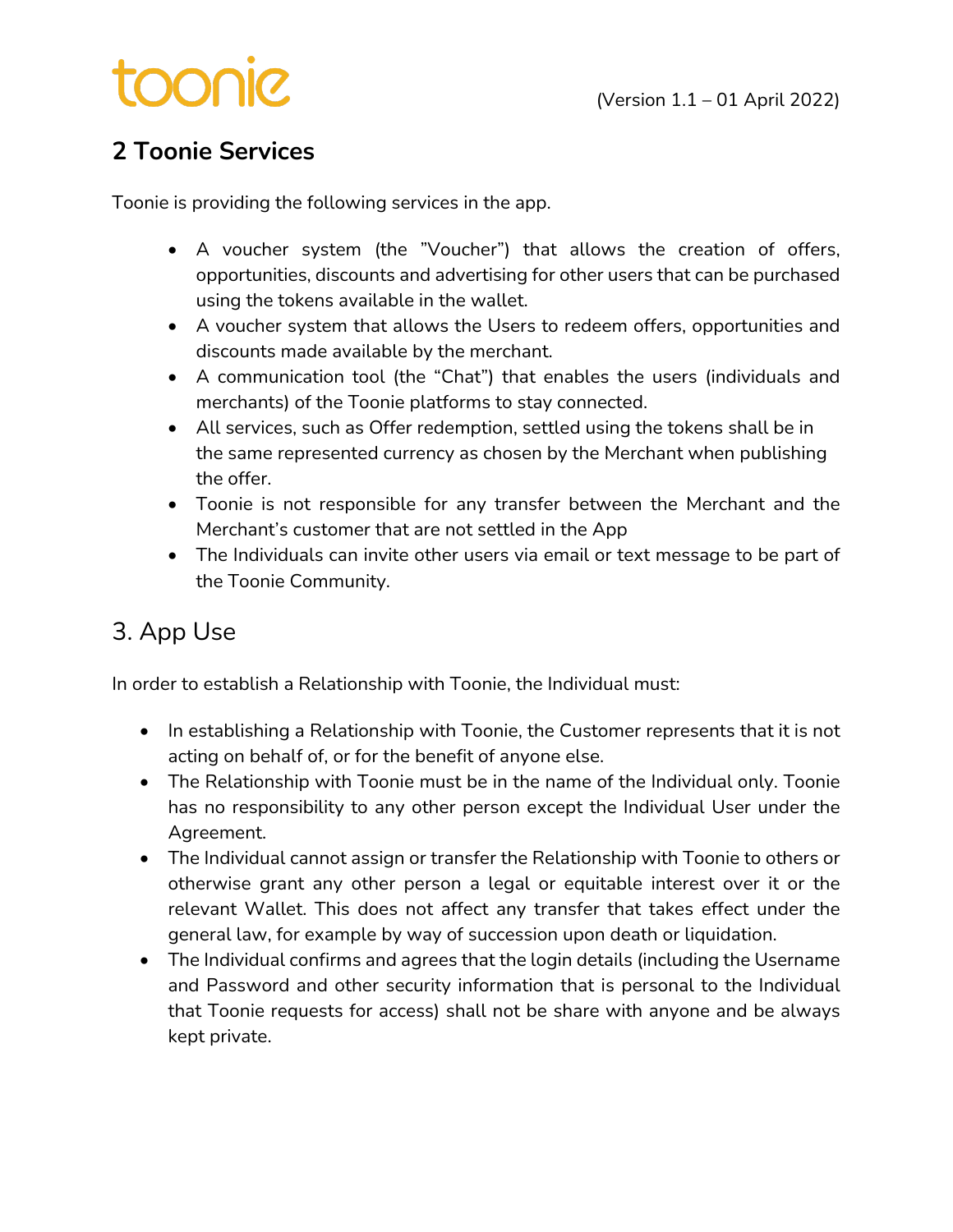# toonic

You understand that you mustn't distribute, publish or otherwise pass the App onto anyone else. You also understand that the App hasn't been created just for your needs, but has been developed for general use.

When you download and use the App, Toonie has access to some Device information, such as Internet Protocol address, device name, os version and geo-loc; and when you use the App, it connects via your Internet connection.

You agree not to:

- translate, adapt, vary, modify, violate, circumvent, reverse-engineer, decompile, disassemble, create derivative works or otherwise interfere with any element of the App, or assist another person to do so;
- use the App in any unlawful manner, for any unlawful purpose, in any manner inconsistent with this Agreement, or act fraudulently or maliciously (e.g. by hacking into or inserting malicious code or harmful data into the App or any connected operating system);
- attempt to install or use the App on any jailbroken/rooted device. Jailbroken devices refer to any devices where software restrictions imposed by iOS, Apple's mobile operating system, are removed. Rooted devices refer to any device where is attained privileged control (known as root access) over various Android, Google's mobile operating system, versions;
- collect or harvest any information or data from the App or our systems or attempt to decipher any transmissions to or from the servers running any service;
- upload any content that is or may be considered violent, threatening, liable to incite racial hatred, in breach of confidence or privacy, discriminatory, defamatory, abusive, unlawful, pornographic, obscene, indecent, profane, or that may cause annoyance or inconvenience.

We may terminate your use of Toonie services, including this App if you use it for any illegal or immoral purpose if you use offensive, obscene, vulgar, blasphemous or slanderous terms concerning Toonie and its employees and/or representatives or commit a material or persistent breach of this Agreement.

If you leave Toonie, we'd suggest that for privacy/security purposes you remove the App from all your devices.

From time to time, we may update or modify the App: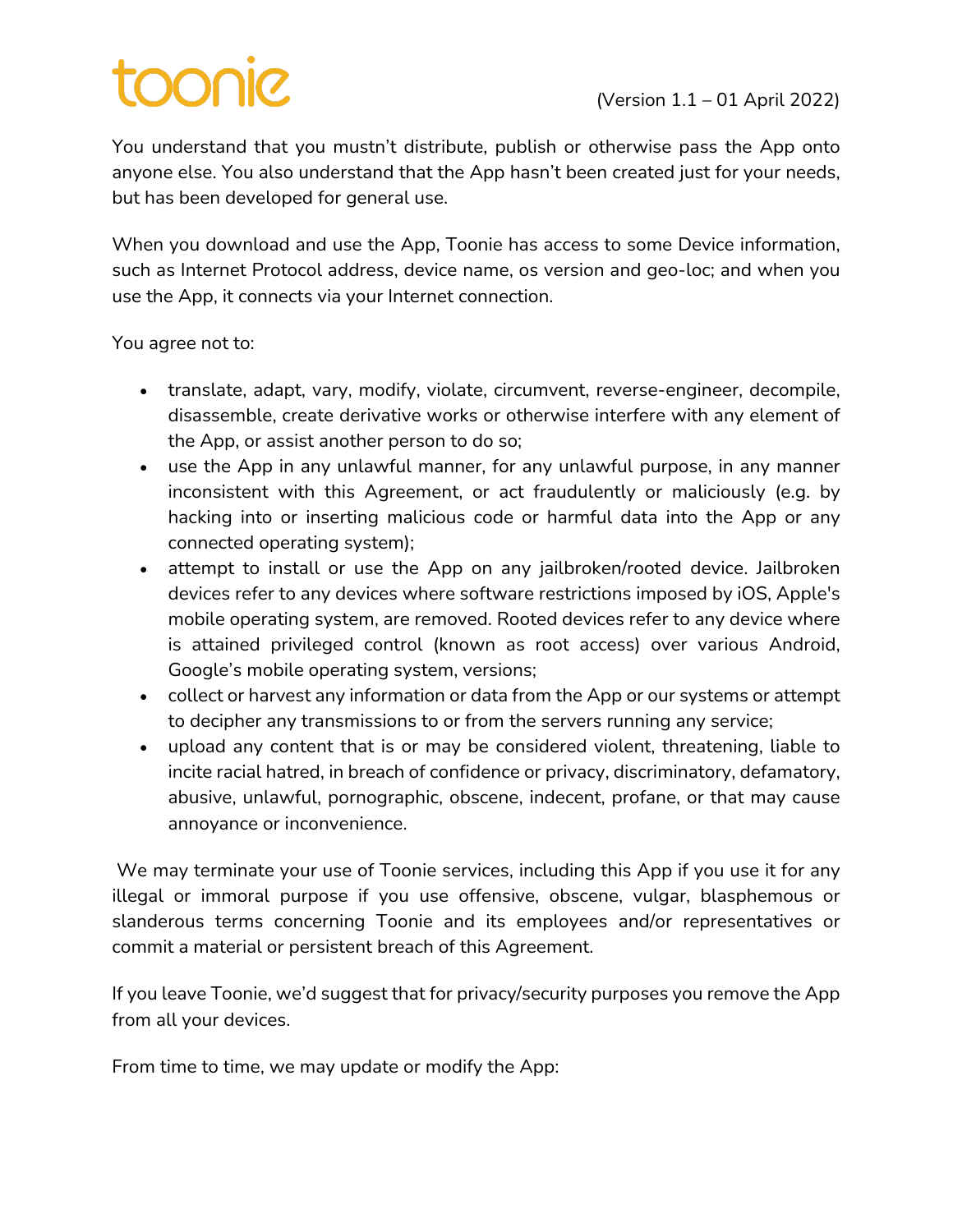# **DOOO**

- to reflect changes in relevant laws and regulatory requirements;
- to offer new services; and/or
- to implement minor technical adjustments and improvements.

We will inform you when upgrades are available for the App. Some of these upgrades may be compulsory if you're to continue using the App, and some older versions of the App may become obsolete or cease to be supported over time.

We will assume you've obtained permission from the owners of any devices you use but don't own, to download or install a copy of the App. Either or both of you may be charged by your service provider for Internet access on the devices.

By using the App, you're allowing us to collect and use technical information about the devices and related software, hardware and peripherals. This allows us to improve our products and to provide our services to you.

The Customer must adhere to this agreement when using the services provided by Toonie in the platform and are subject to this agreement

# 4. App availability

There are times when we may need to carry out planned maintenance on the App. When we do this, all or some of the features on your App might be unavailable for a period of time. Therefore, we will ensure that we give you an advance notice prior to the update.

In the event of unplanned maintenance (for example, a technical fault or system error), we'll make every effort to restore the services as quickly as possible.

We are not held responsible for any liabilities arising from the App being unavailable due to any technical issues that are beyond our control. This includes unavailability of connectivity and technical issues with your Device.

# 5. App analytics

To ensure we're offering you the best experience we can, we'll record events within the App, including page dwell time, time to complete processes, and how you use the App. This may also include the use of location data, connectivity type and technical device specifications. We do this to help with any problems we may encounter and monitor App usage and make improvements.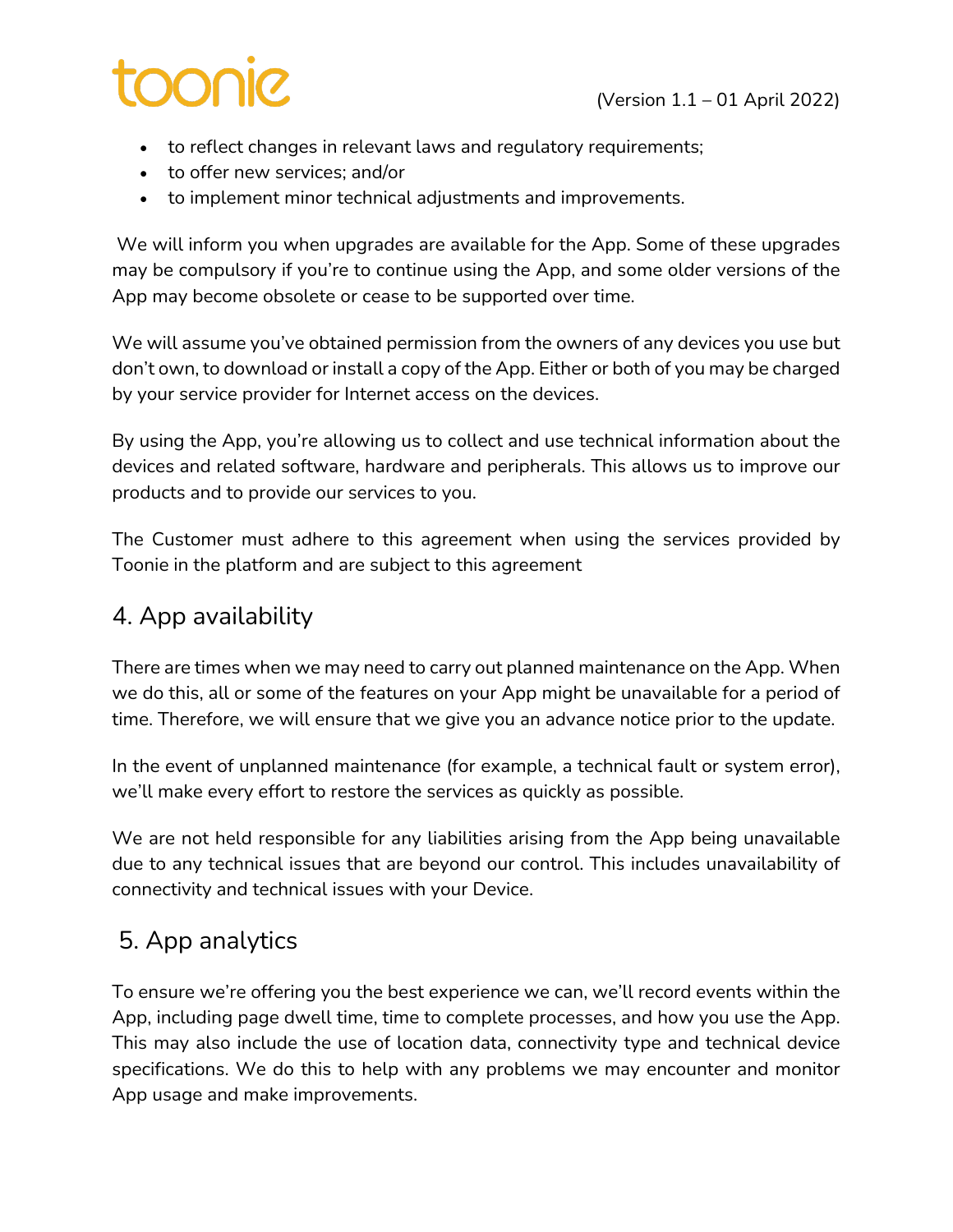

# 6. App Security

To access the App, you are required to create or be given security details such as the password. You are responsible for keeping your mobile device and security details safe and ensuring that no one else can access the App without your authorisation.

You must take all reasonable steps to avoid the loss, theft or misuse of your mobile device. Do not disclose any details about the Services to anyone except where necessary to authorise a Transaction.

If you suspect that the Wallet or security details have been compromised, you must notify us immediately. You must always keep your security details safe and not disclose them to anyone. Failure to comply with this may be treated as gross negligence and may affect your ability to claim any losses.

# 7. Approve Transactions

Where a Transaction shall be approved by the Individual, who could refuse such Transaction request, if the amount or the sender does not fit with the underlying purchase or for any other reason.

Once a Transaction is approved, its consent cannot be withdrawn.

### 8. Execution time of Transactions

All Transactions are executed in the local currency.

If you are the sender of the Transaction, we execute the Transaction by transferring the amount of the transfer to the receiver when the transfer is confirmed by the App.

If you are the receiver of the Transaction, we credit the transaction amount to your Wallet when the App confirms the transfer receipt.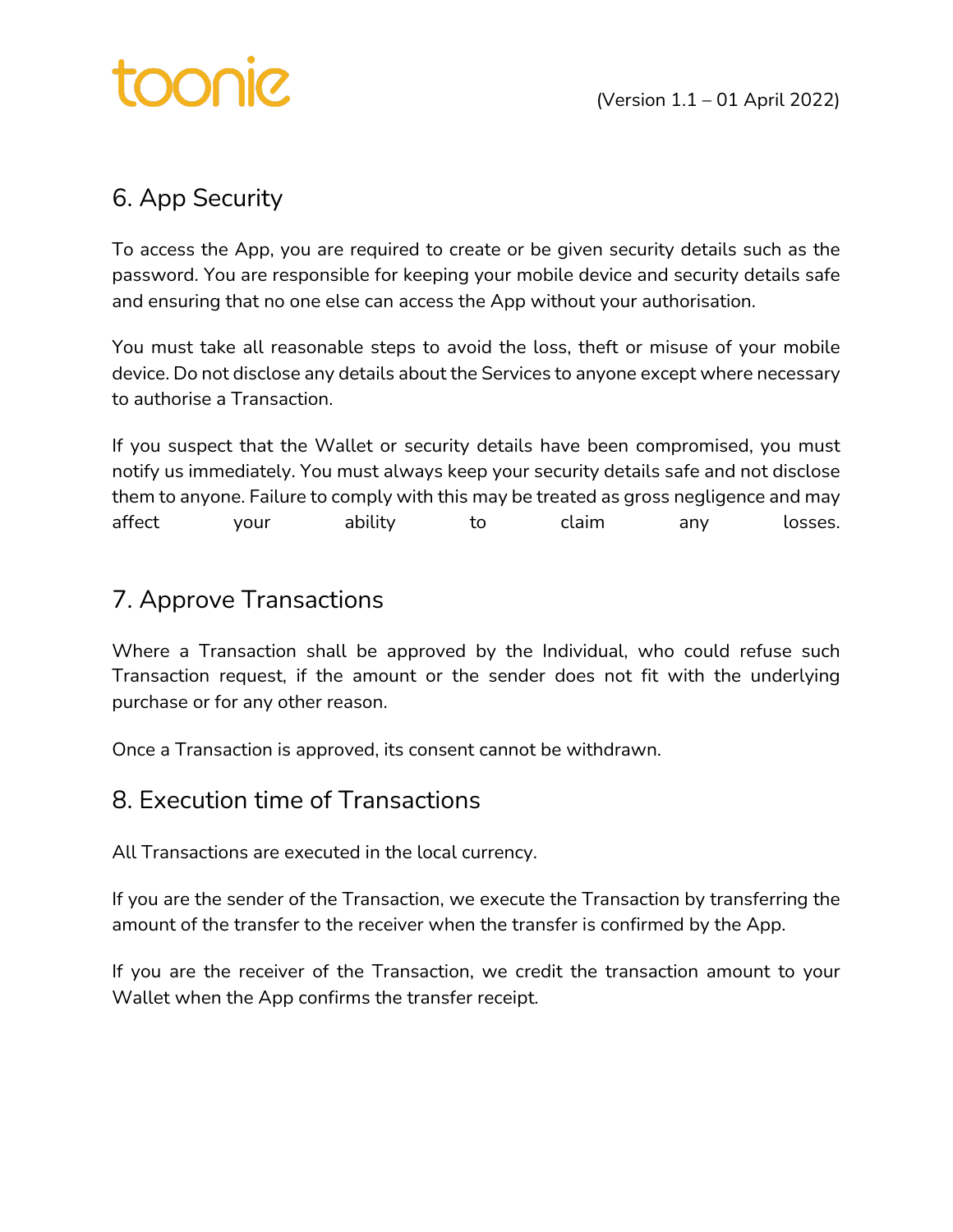# Sinoc

# 9. Spending limits

We may impose limits on the amounts and volumes of Transactions that you are permitted to make using the Services. These limits are set out in the App.

### 10. Fees

There are fees or charges for you using the Service; either to make or receive transfers to or from another person, make transfers of any value to offline and online shops, or create a voucher.

Any fees or charges applicable for you using the Third-Party Service and/or the Related Services will be shown to you on the App and/or through the Third Parties' platform at the time of each relevant transfer before you approve the Transaction.

For more details on the current fee, please refer to Annex 2.

### 11. Communication

### **11.1. How you may contact us**

You may contact us using the Contact Us function in the App. Alternatively, you may contact us by email support@toonieglobal.com or post at Toonie Customer Service at 7 Bell Yard, London, WC2A 2JR, United Kingdom

#### **11.2. How we may contact you**

We will typically contact you using the App. However, if necessary, we may contact you by email, via push notifications, social media or by phone call, using the details you provided in the App.

If those details change, you should inform us as soon as possible.

### **11.3. Language**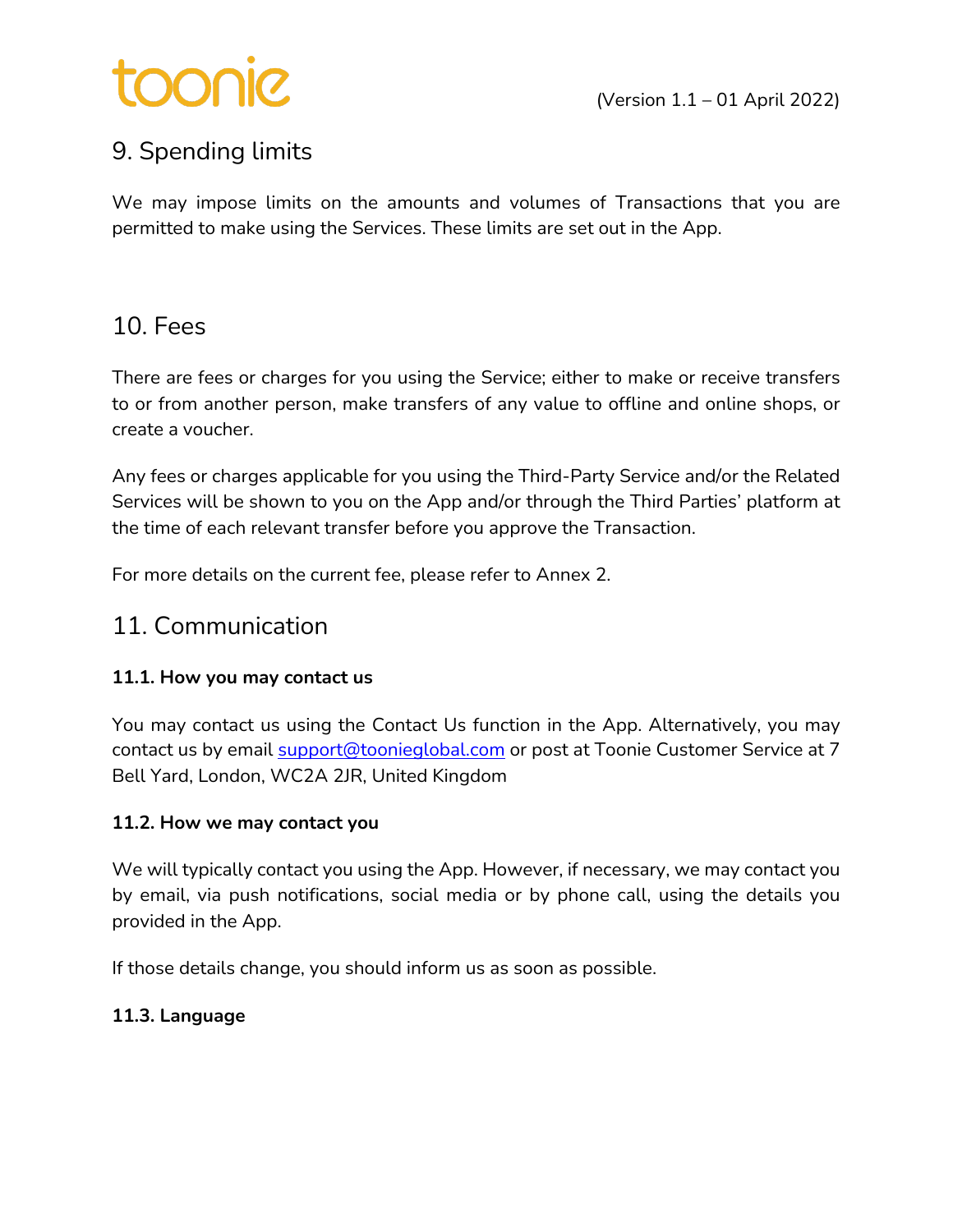# toonie

This Agreement is written in English since the User has already granted its consent. Any communications related to this Agreement will be in English, and any translation into other languages is considered as a mere courtesy translation.

Where this Agreement, other terms and conditions or any notice or other document relating to this Agreement is provided in a language other than the English language, then the English language shall prevail if there is a conflict, provided that the language at the place of the User's residence or domicile may also be applied if mandatory applicable User-related provisions are concerned.

### **11.4. Copy of Agreement**

On its execution date, this Agreement will be made available to you in a digital format. You can view and download this agreement in the app and the website.

Additionally, you can contact us to request a copy of this Agreement, which we will send to you by email free of charge.

### 12. Suspending the Services

We may suspend your use of the Services if we have reasonable concerns about the security of the services offered in the platform or suspect the Services are being used in a fraudulent, immoral or unauthorised manner or there is a material breach of your obligations under this agreement, as well as in case you have used offensive, obscene, vulgar, blasphemous or slanderous terms to Toonie and its employees and/or representatives. In that case, your access to the app and the use of the Services may be temporarily suspended.

We will notify you of any such suspension as soon as possible and of the reasons for the suspension unless to do so would compromise reasonable security measures or otherwise be unlawful.

We may lift the suspension and, where appropriate, issue new security details free of charge as soon as practicable should the reasons for the suspension cease to exist.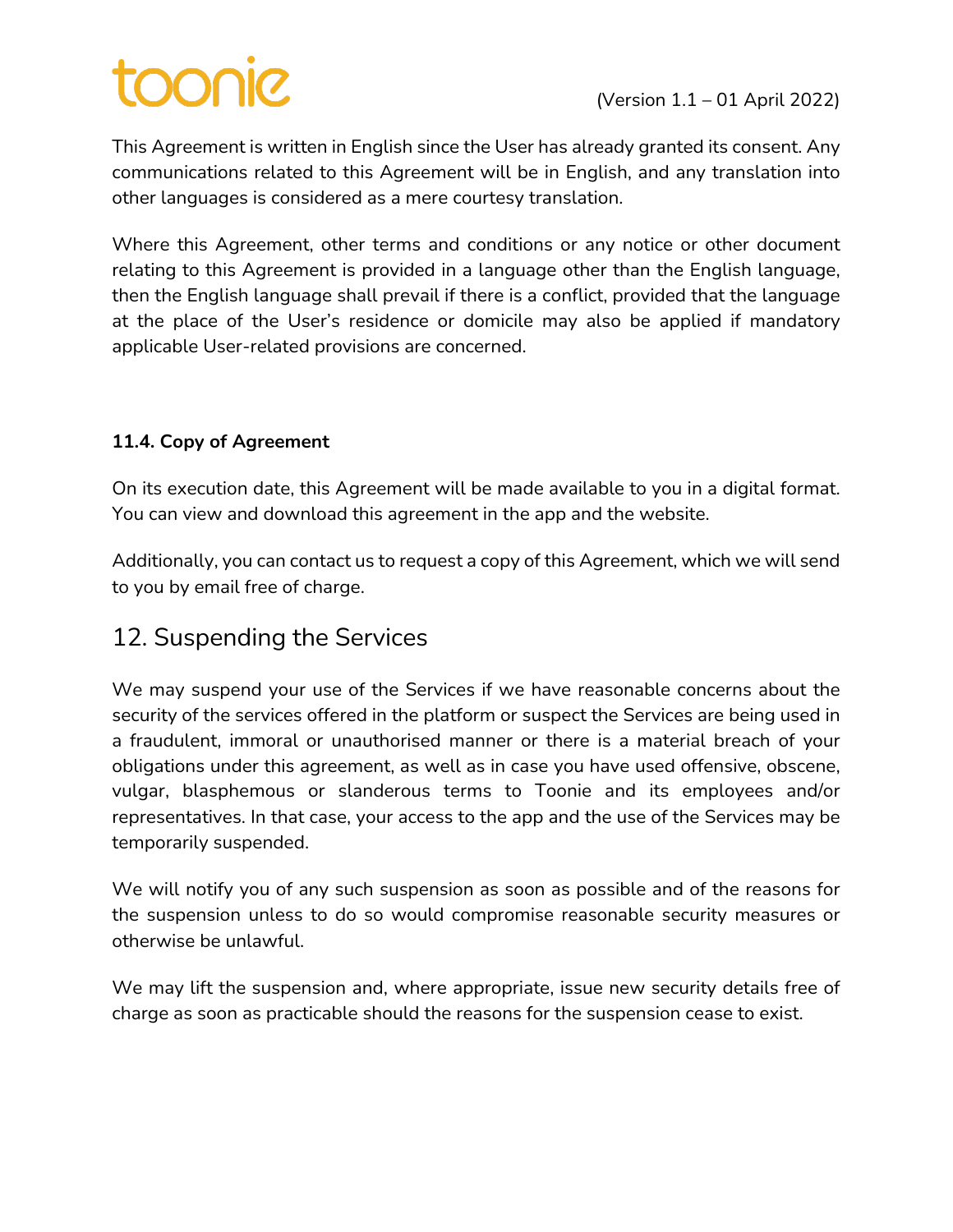# toonic

# 13. Liability

You are liable for all losses incurred in respect of the use of the Services, if:

(i) you have acted fraudulently; or

(ii) you have intentionally or with gross negligence failed to: (a) look after and use the security details in accordance with the Agreement.

The Company is not responsible for the safety, legality, quality or any other aspect of the goods and services purchased using the In App Services. Any complaints should be made directly between the Merchant and the customer.

The Merchant may provide a refund to the Customer through the Service, the refund can only be made if there are sufficient tokens in the Merchant E-Wallet.

#### **13.1. Investigation**

If an investigation shows that any disputed Transaction was authorised by you or that you may have acted fraudulently or with gross negligence, you will be liable for the losses we suffer in connection with the Transaction including but not limited to the cost of the investigation.

### **13.2. Refusal**

In certain circumstances we may refuse to complete a Transaction that you have authorised. These circumstances include:

- if we have reasonable concerns about the security of the Wallet or we suspect the Services are being used in a fraudulent or unauthorised manner;
- if there are insufficient tokens in the Wallet to cover the Transaction and all associated fees at the time that we receive notification of the transaction;
- if we have reasonable grounds to believe you are acting in breach of the Agreement; or
- if we are required to do so by law.

Unless it would be unlawful for us to do so, where we refuse to complete a Transaction for you, we may notify you as soon as reasonably practicable that it has been refused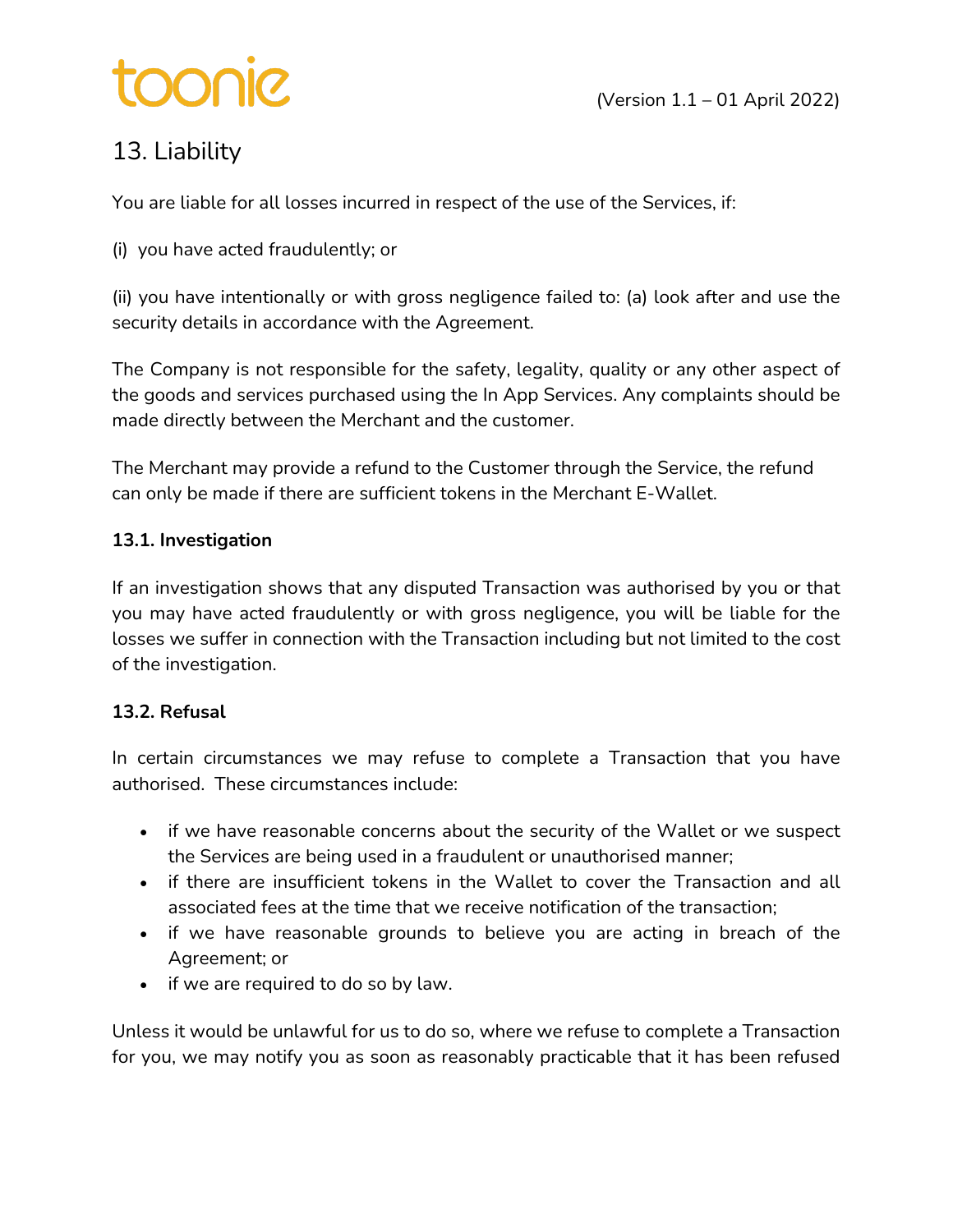# **Sinoc**

and the reasons for the refusal together, where relevant, with the procedure for correcting any factual errors that led to the refusal.

# 14. Cooling off

You shall have a period of 14 days to exercise your statutory right of withdrawal from this Agreement without penalty and without giving any reason. This period shall begin from the acceptance of this Agreement. It is understood that any Transaction carried out during the 14-day period is not affected by that withdrawal.

### 15. Variations

15.1. The Company may change the Terms and Conditions of this Agreement, including Fees and limits by providing the Customer with up to sixty (60) calendar days' notice by a written communication and will ensure the most recent version is always available on the Website or in the Customer dedicated area:

a) to reflect the introduction or development of new systems, methods of operation, services or facilities;

b) to reflect a change or an expected change in market conditions, general good practice or the cost of providing services to the merchant by the Company;

c) to conform with or anticipate any changes in the law or taxation, any codes of practice or recommendations made by the relevant regulatory authorities;

d) to take account of a ruling by a court, ombudsman, regulator or similar body;

e) to rectify any mistake that might be discovered in due course.

15.2. The Company may make some changes to the Agreement immediately, without prior notice, if they:

a) are required by law, or by a regulatory body within a certain timeframe;

b) are favourable to the User, such as the introduction of a new feature which would benefit the User;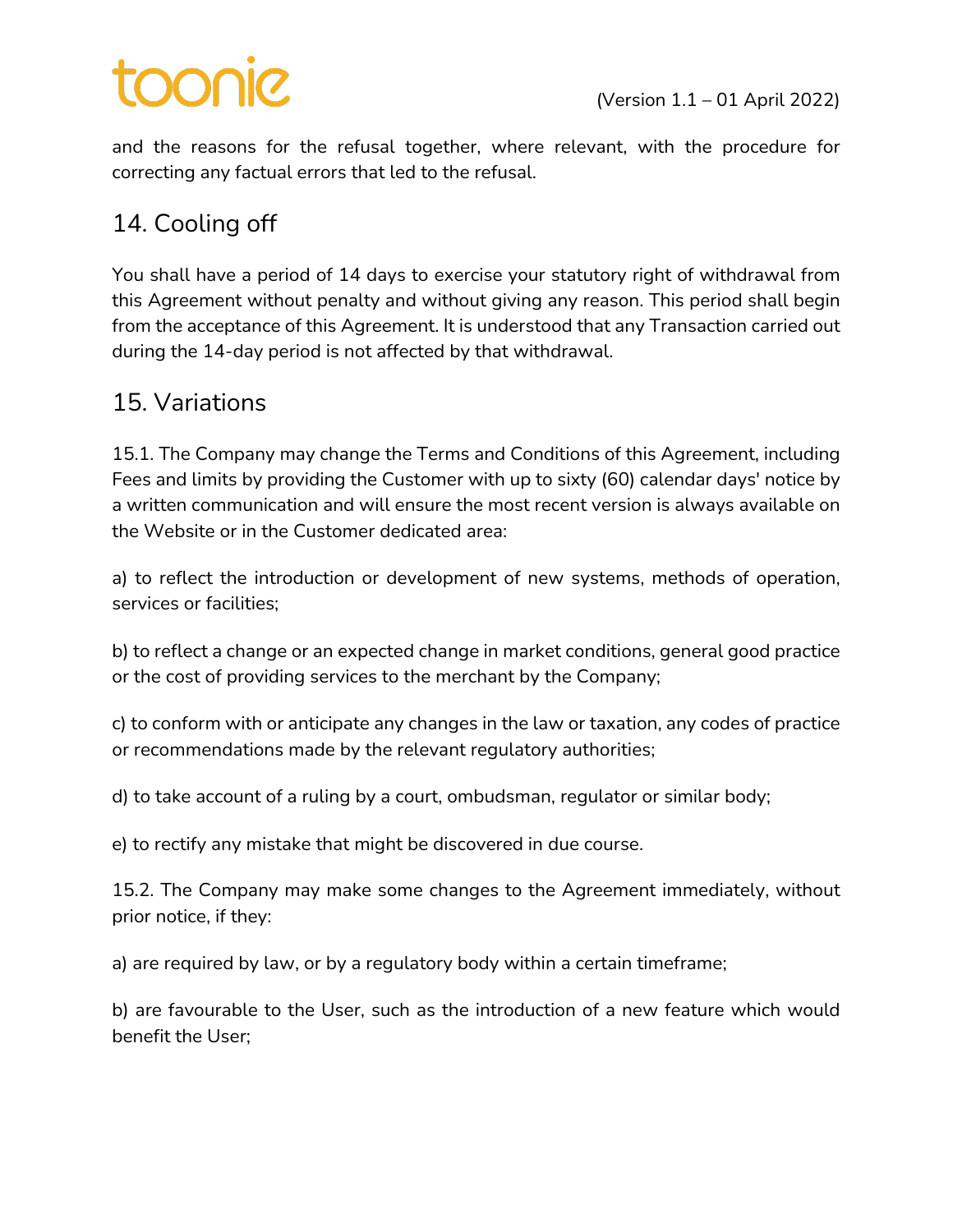# **OONIC**

c) relate to the addition of a new service or extra functionality of the Wallet, Dashboard or the Company Services and do not affect terms relating to the existing Services.

15.3. The User may terminate the Services at any time within fifteen (15) days from the new Terms and conditions is applicable if the User does not agree with the changes to the Agreement. Otherwise, it will be deemed that the User has accepted the changes to the Agreement.

15.4. If any part of this Agreement is inconsistent with any regulatory requirements, then such part shall not apply but shall be treated as if it did reflect the relevant regulatory requirement.

15.5. Any delay or failure to exercise any right or remedy under this Agreement by the Company shall not be construed as a waiver of that right or remedy or preclude its exercise at any subsequent time.

### 16. Termination

16.1. Toonie may terminate this Agreement:

a) at any time by giving thirty (30) days' prior written notice. Any available tokens balance in the Wallet will be converted and returned to the User;

b) with immediate effect upon breach of this Agreement by the Individual or upon Toonie's reasonable belief that the Individual has used or intended to use the Services in a grossly negligent manner or for fraudulent or other unlawful purposes, or if the Individual refused to provide all information and documentation requested by Toonie and if the Individual has not complied with any of the obligations undertaken under this Agreement.

16.2. The Company may suspend the Services at any time with immediate effect and until the Individual default has been remedied if:

a) the Individual has provided the Company with incorrect or false personal information

b) a transaction has been declined for breaching this Agreement;

c) the Company will advise the Individual of the suspension unless prevented to do so by law.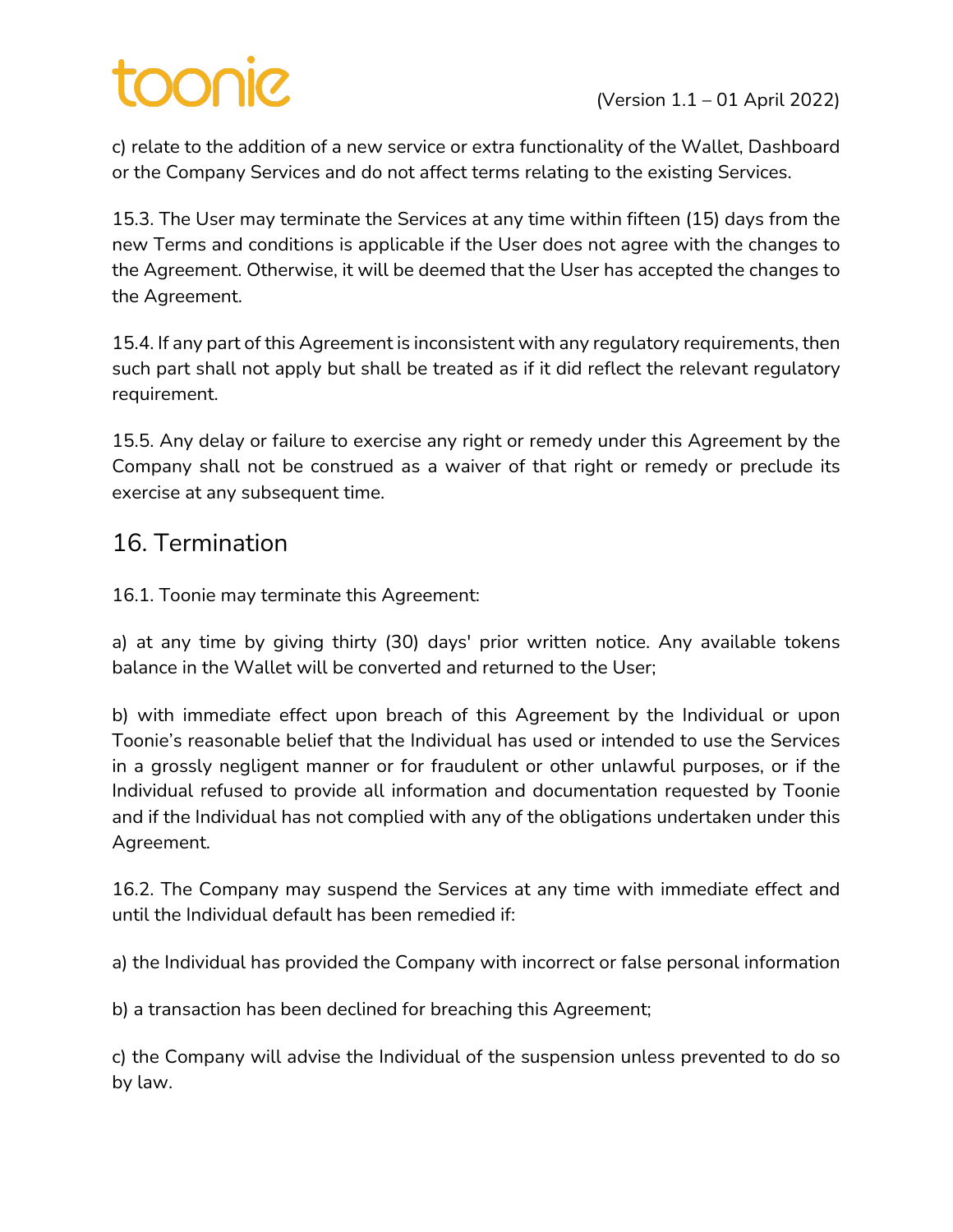16.3. If the Main Wallet has a negative balance for three (3) consecutive months, the Company is entitled to close it immediately and terminate this Agreement.

16.4. The Individual may terminate the Agreement and close the Wallet at any time by giving thirty (30) days prior written notice to support@toonieglobal.com.

# 17. Duration

This Agreement is a framework contract of indefinite duration, unless terminated by either parties, subject to clause 16.

### 18. Redemption and expiry

You may redeem all or part of the tokens held in the Wallet at any time by following the instructions made available to you in the App. We will transfer your funds to your bank account. It is not possible to redeem your funds to a bank account that is not under your name.

# 20. Privacy Policy

With respect to our Privacy Policy, please refer to https://www.toonieglobal.com/privacy-policy

### 20. Complaints

20.1. Toonie takes all complaints seriously. In the first instance, the customer can contact the Company via:

a) Email: complaints@toonieglobal.com

b) Post: 7 Bell Yard, London, WC2A 2JR

20.2. If possible, the Individual should clearly indicate they are wishing to make a complaint. This helps the Company to distinguish a complaint from a mere query. To assist Toonie's review, the customer must provide the reason the complaint and as much relevant information as possible.

20.3. The complaints procedure sets out the process for submitting and resolving any complaints. The Individual may request a copy of the complaints policy and procedure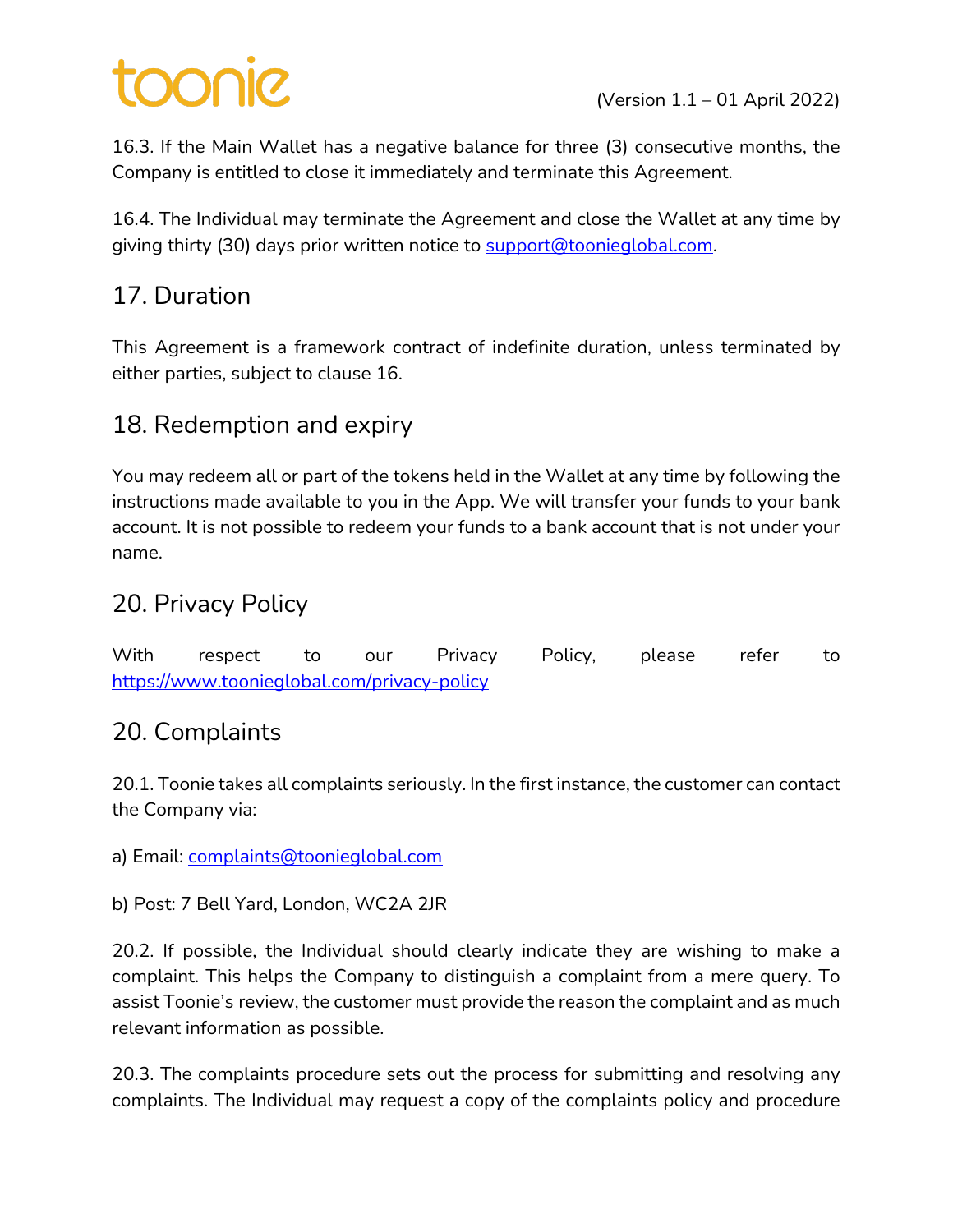# toonie

at any time by contacting customer services via the email complaints@toonieglobal.com or consulting the dedicated area of the Website.

20.4. A final response to the complaint, or a letter explaining why the final response has not been completed, will be sent to the Individual within three working days from the complaint. If the Company is unable to resolve your complaint within three working days from the day it is received, the Company will send to the Individual a prompt written acknowledgement to advise that the Company has received the complaint and they are dealing with it.

20.5. Toonie is committed to ensure that all complaints are fairly addressed. However, if the customer is not satisfied with the outcome, or if two months have passed and Toonie has been unable to respond, the following options are available.

a) additional information can be provided by the customer to support the complaint. If so, Toonie would welcome the opportunity to resolve the matter in full.

b) Alternatively, the Individual may choose to refer the complaint to the Financial Ombudsman Service for an impartial review

### 21. Intellectual Property Rights

All content included in our App (including all user-facing material, and all underlying material such as code, software and databases) and the copyright and other intellectual property rights in that content, unless specifically labelled otherwise, belongs to or has been licensed by us. All content is protected by applicable local and international intellectual property laws and treaties.

By Intellectual Property Rights, we mean all vested, contingent and future intellectual property rights including, but not limited to, copyright, trademarks, service marks, design rights (whether registered or unregistered), patents, know-how, trade secrets, inventions, set-up, database rights and any applications for the protection or registration of these rights and all renewals and extensions thereof existing in any part of the world whether now known or in the future created to which the Licensor may be entitled.

# 22. Website Links

We may provide links to other content such as websites, web apps and downloadable apps. Unless expressly stated, this content is not under our control, and we neither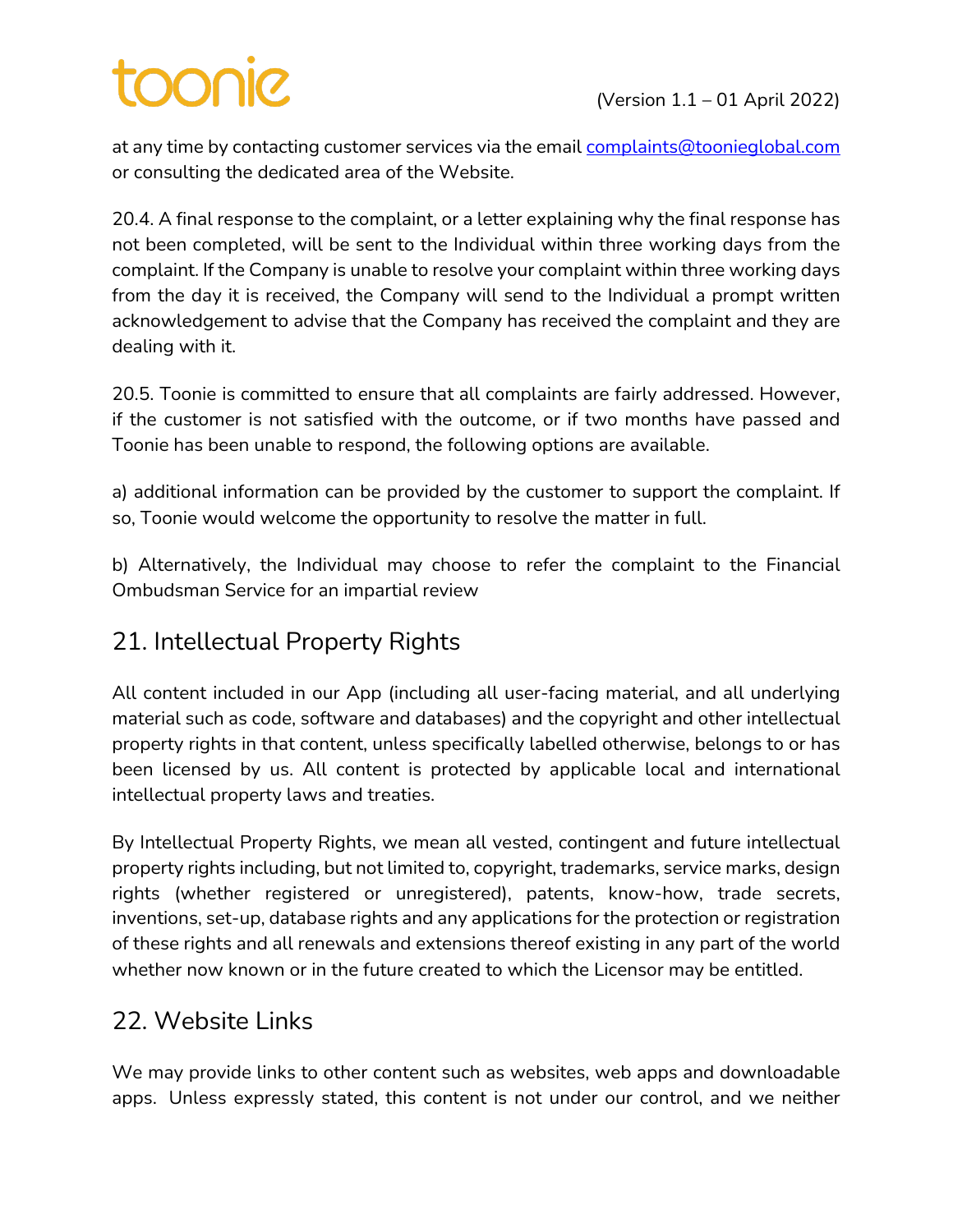# **DOOO**

assume nor accept responsibility or liability for such third-party content. The provision of a link by us is for reference only and does not imply any endorsement of the linked content or those in control of it.

# 23. Force Majeure

We are not liable for any breach of the Agreement where the breach is due to abnormal and unforeseeable circumstances beyond our control, the consequences of which would have been unavoidable despite all effects to the contrary. Nor are we liable where the breach is due to our legal obligations.

## 24. Severance

If any term or provision in the Agreement shall be held to be illegal or unenforceable, in whole or in part, under any enactment or rule of law, such term or provision or part shall to that extent be deemed not to form part of the Agreement, but the validity and enforceability of the remainder of the Agreement shall not be affected.

### 25. Assignment

We may assign the receivables and the rights and obligations arising out of this Agreement to another company at any time by giving you prompt notice of this. If we do this, your rights will not be affected.

# 26. Governing law and jurisdiction

This Agreement (including any non-contractual matters and obligations arising therefrom or associated therewith) shall be governed by, and construed in accordance with, the laws of England and Wales.

Any dispute, controversy, proceedings or claim between the Parties relating to this Agreement (including any non-contractual matters and obligations arising therefrom or associated therewith) shall fall within the jurisdiction of the courts of England and Wales.